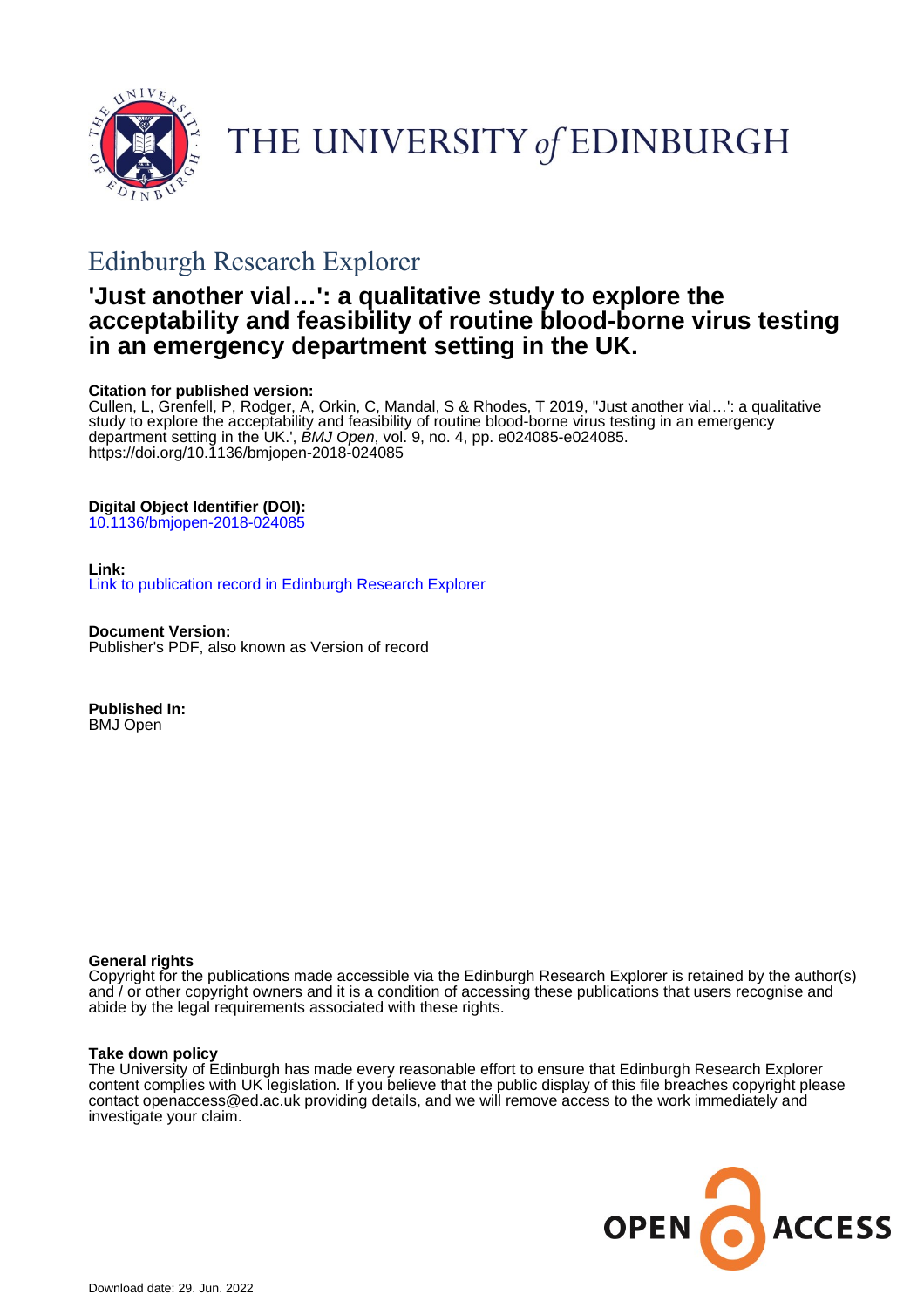# **BMJ Open** 'Just another vial...': a qualitative study **to explore the acceptability and feasibility of routine blood-borne virus testing in an emergency department setting in the UK**

Lucy Cullen,<sup>® 1,2</sup> Pippa Grenfell,<sup>1,2</sup> Alison Rodger,<sup>2,3</sup> Chloe Orkin,<sup>4</sup> Sema Mandal,<sup>2,5</sup>  $TimBhode<sup>1,2,6</sup>$  $TimBhode<sup>1,2,6</sup>$  $TimBhode<sup>1,2,6</sup>$ 

#### **ABSTRACT**

Objectives Increased test uptake for HIV and viral hepatitis is fast becoming a health priority at both national and global levels. Late diagnosis of these infections remains a critical public health concern in the UK. Recommendations have been issued to expand blood-borne virus (BBV) testing in alternative settings. Emergency departments (EDs) offer a potentially important point of testing. This paper presents findings from a qualitative study which aimed to explore the acceptability and feasibility of a routine opt-out combined BBV testing intervention implemented at an inner London ED.

Methods We conducted 22 semistructured interviews with patients and service providers in the ED over a 4-month period during the intervention pilot. A grounded analytical approach was employed to conduct thematic analysis of qualitative study data.

Results Core interrelating thematic areas, identified and analytically developed in relation to test intervention implementation and experience, included the following: the remaking of routine test procedure; notions of responsibility in relation to status knowledge and test engagement; the opportunity and constraints of the ED as a site for testing; and the renegotiation of testing cultures within and beyond the clinic space. Conclusion Study findings demonstrate how relational and spatial dynamics specific to the ED setting shape test meaning and engagement. We found acceptability of the test practice was articulated through narratives of situated responsibility, with the value of the test offset by perceptions of health need and justification of the test expense. Participant accounts indicate that the nontargeted approach of the test affords a productive disruption to 'at-risk' identities, yet they also reveal limits to the test intervention's 'normalising' effect. Evaluation of the intervention must attend to the situated dynamics of the test practice if opportunities of an opt-out BBV test procedure are to be fully realised. Findings also highlight the critical need to further evaluate post-test intervention practices and experiences.

### Strengths and limitations of this study

- ► Employing qualitative research methods, we draw from 22 semistructured interviews to examine the acceptability and feasibility of a novel three-combined blood-borne virus (BBV) routine test intervention implemented in an emergency department (ED) setting in the UK.
- ► The study offers an enriched understanding of ED patient and provider perspectives and experiences of the intervention, that may inform and facilitate improved implementation of the initiative should the pilot be expanded.
- ► A key limitation to the study was interviewing participants at point of clinic contact only, and thus not being able to explore critical dimensions of the posttest experience, and more particularly the perceptions and experiences of those diagnosed through routine ED BBV testing.
- ► We are aware that the small sample size does not include individuals who felt themselves to be at risk of a positive result, which would likely affect test engagement and intervention experience.
- ► We acknowledge that qualitative data produced within and through this particular study context limit the generalisability of study findings beyond the primary setting.

## **INTRODUCTION**

Recent years have seen the continuing development of more effective and tolerable treatments for viral hepatitis and HIV. Yet, the late diagnosis of these infections, associated with poorer individual health outcomes and increased population transmission, remains a prominent health concern at both state $1-4$ and global $5-8$  levels. Delayed access to HIV treatment increases the risk of severe health complications and premature mortality, $9-12$ as well as onward transmission.<sup>13-15</sup> Global estimates indicate that hepatitis B (HBV) and

BMJ Open: first published as 10.1136/bmjopen-2018-024085 on 1 May 2019. Downloaded from http://bmjopen.bmj.com/ on January 28, 2020 at University of Edinburgh. Protected by<br>copyright. BMJ Open: first published as 10.1136/bmjopen-2018-024085 on 1 May 2019. Downloaded from <http://bmjopen.bmj.com/> on January 28, 2020 at University of Edinburgh. Protected by

**To cite:** Cullen L, Grenfell P, Rodger A, *et al*. 'Just another vial…': a qualitative study to explore the acceptability and feasibility of routine blood-borne virus testing in an emergency department setting in the UK. *BMJ Open* 2019;9:e024085. doi:10.1136/ bmjopen-2018-024085

► Prepublication history for this paper is available online. To view these files, please visit the journal online [\(http://dx.doi.](http://dx.doi.org/10.1136/bmjopen-2018-024085) [org/10.1136/bmjopen-2018-](http://dx.doi.org/10.1136/bmjopen-2018-024085) [024085\)](http://dx.doi.org/10.1136/bmjopen-2018-024085).

Received 10 May 2018 Revised 26 January 2019 Accepted 5 February 2019



© Author(s) (or their employer(s)) 2019. Re-use permitted under CC BY-NC. No commercial re-use. See rights and permissions. Published by BMJ.

For numbered affiliations see end of article.

Correspondence to Dr Pippa Grenfell; pippa.grenfell@lshtm.ac.uk

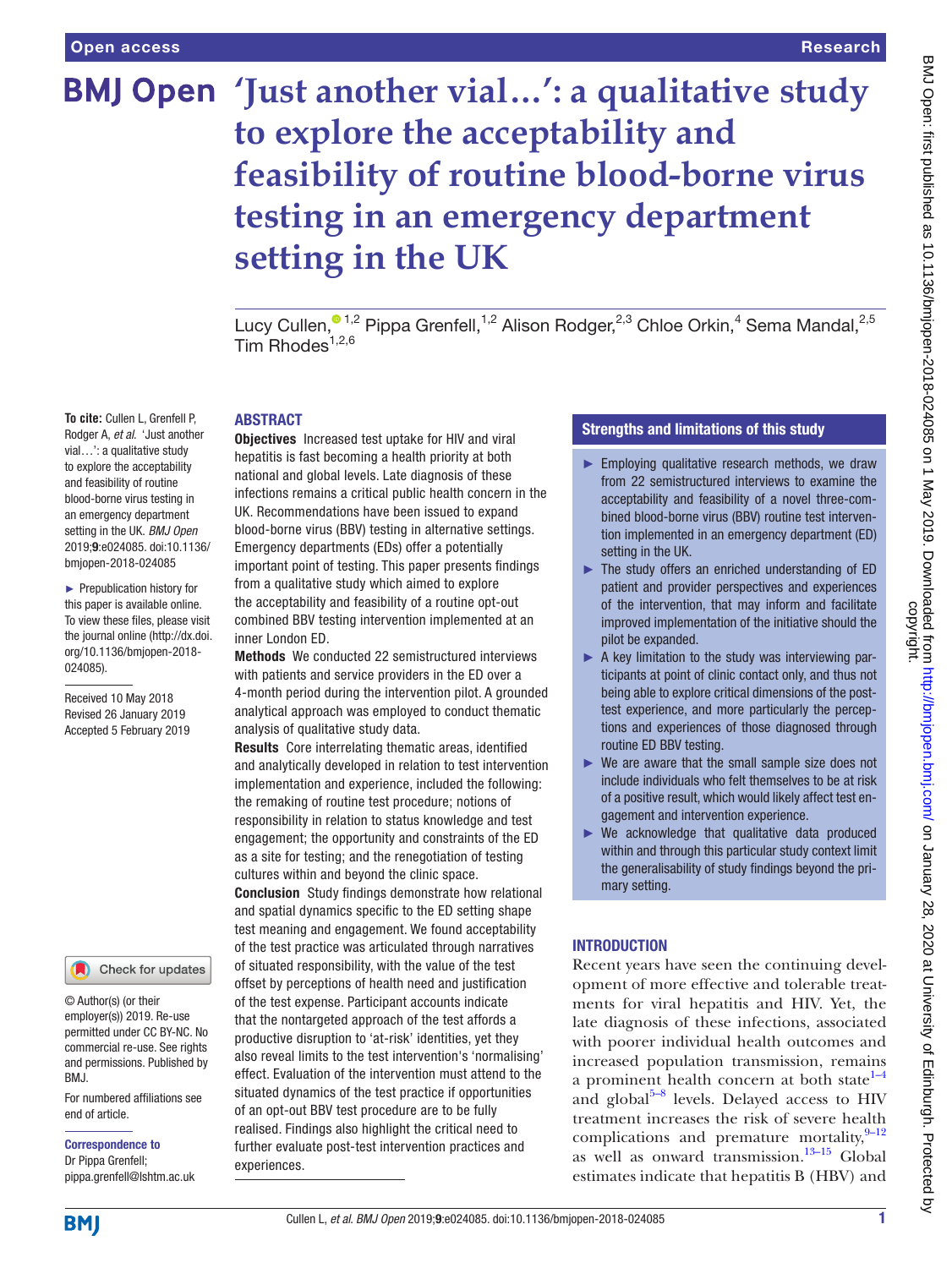hepatitis C (HCV) viral infection account for 47% and 48%, respectively, of the annual 1.4million deaths from hepatitis-related liver cirrhosis and cancer.<sup>[6](#page-9-3)</sup> Estimates further indicate HBV and HCV diagnosis to be critically low at  $9\%$  (HBV) and  $20\%$  (HCV).<sup>[7](#page-9-4)</sup> Care cascade models demonstrate that low testing rates are a principal limitation to the 'success' of public health targets of treated viral hepatitis and HIV viral suppression. With bloodborne virus (BBV) testing and case diagnosis suboptimal, increased test uptake remains a critical national and global priority for treatment benefits to be fully realised.<sup>6 10</sup><sup>16</sup>

Within the UK, of the estimated 101200 people living with HIV in 2015, as many as 13500 were unaware of their status.<sup>17</sup> While the first United Nations Programme on HIV/AIDS (UNAIDS) 90-90-90 target (90% of people living with HIV being aware of their status) was reached in London in [2](#page-9-5)016, nation-wide figures fell short at  $88\%$ <sup>2</sup> In that year, 42% of HIV diagnoses were made during later stages of infection.<sup>[4](#page-9-6)</sup> Late diagnosis and low treatment rates for HBV and HCV are reflected in UK hospital admissions and mortality from HCV-related end-stage liver disease, and HCV or HBV-related liver cancer.<sup>[3 18 19](#page-9-7)</sup> Undiagnosed HCV cases among people who inject drugs, the group most at risk of HCV infection in the UK, are estimated to be high.<sup>[20](#page-10-2)</sup> The British HIV Association and National Institute for Health and Care Excellence (2008 and 2013, respectively) have issued recommendations to increase uptake for BBV testing in alternative settings.<sup>21 22</sup> Ongoing efforts to reduce late HIV diagnosis (defined as a CD4 count of less than  $350 \text{ mm}$ ,<sup>[23](#page-10-4)</sup> alongside shifts in policy towards HIV prevention, have sought to expand HIV testing initiatives both within and beyond the clinic environment. $24-29$  This has included opt-out testing procedures where individuals are informed that a test will be conducted unless they indicate they do not want to be tested.

Emergency departments (ED) offer a potentially important point of testing.<sup>30</sup> It has been estimated that around one in four of the population in the UK and the Republic of Ireland attend EDs in any 1year.<sup>[31](#page-10-7)</sup> For individuals not registered with general practitioners (GPs), including migrant populations disproportionately affected by HIV and chronic HBV and HCV infection,<sup>1732</sup> EDs can present a primary point of health service contact. Routine opt-out testing in the ED setting may also offer case finding potential for individuals no longer identified as 'at risk'—such as people who used to inject drugs who remain undiagnosed through GP or other health service contact until an advanced disease stage.<sup>33</sup> 34

Much of the global literature on routine HIV testing in EDs has emerged from the USA in response to the 2006 Centre for Disease Control and Prevention guideline revisions.[35](#page-10-9) International evaluation of service provider perspectives has identified resource cost and the efficacy of routine test approaches as critical concerns[.36–38](#page-10-10) While conscious of the potential public health benefits, some view routine HIV testing to sit beyond the remit of emergency medical practice.<sup>[39 40](#page-10-11)</sup> US-based examinations of patient perceptions and experiences have revealed levels of confusion around opt-out testing procedures.<sup>[41](#page-10-12)</sup> Yet, studies have also identified an acceptability of ED-based routine testing grounded in status curiosity and routes of reassurance, alongside the convenience of the test opportunity while accessing clinic services.<sup>[42 43](#page-10-13)</sup> Patient concerns about routine testing procedures have centred on issues of confidentiality and the social implications of a positive result.<sup>42</sup> HIV test practice and engagement thus remains both an individually and socially negotiated process. [44 45](#page-10-14)

Aspirations that routine BBV testing in more generalised clinic environments could help normalise HIV test practices, and lessen illness-related stigma, speak to the enduring concern that negative attitudes around HIV continue to impede test uptake and diagnosis across high-income settings. Despite improved medical realities of hepatitis cure,<sup>[3](#page-9-7)</sup> and near-normal life expectancy for those diagnosed early and able to access HIV treatment,<sup>9</sup> the social meaning of an illness and related test practices are less easily reconfigured. Test practices and engagement, situated in sociocultural systems of meaning, may also confer risk association. $46$  Continued misconceptions of hepatitis infection and transmission, alongside the stigmatisation of associated 'risk behaviours', negatively impact hepatitis case identification and diagnosis  $\frac{33}{34}$   $\frac{34}{47}$  While shifts in HIV testing norms have been witnessed among some communities within the UK, perceptions of the social risk attached to both test engagement and a potential positive result continue to limit test uptake and frequency of testing. $^{44\,45}$  Debate concerning the value of nontargeted versus targeted test approaches in the HIV field remains ongoing.<sup>[38 48 49](#page-10-16)</sup> Some have argued that targeted HIV testing, centring on risk assessment, is necessary in the ED setting to ensure that patient interests and ethics of practice are protected.[49](#page-10-17) Others have voiced concerns that continued medical segregation and targeted test practices perpetuate an HIV exceptionalism, illness stigma and subse-quent test anxiety.<sup>[38 39](#page-10-16)</sup> How test meaning is configured and negotiated through a routine practice in the ED setting, and the implication for test engagement and uptake, is an important dimension of intervention potential.

Critical also to the evaluation of emergent test technologies across the clinical, community—and more recently domestic—spheres, is an understanding of how 'responsibilisation' discourses shape health-seeking norms and practices. The concept of 'biological citizenship', which conveys an individualised responsibility to act in keeping with both private and collective health, $50-52$  can be used to explore how test technologies and practices function as enactments of health citizenship[.44 53](#page-10-14) The dynamics of social, political and biomedical expectation that emerge, as novel test technologies are encountered and negotiated relative to existing test practices and clinical procedures, warrants critical reflection. Attending to the 'behavioural domain' and psychosocial complexity of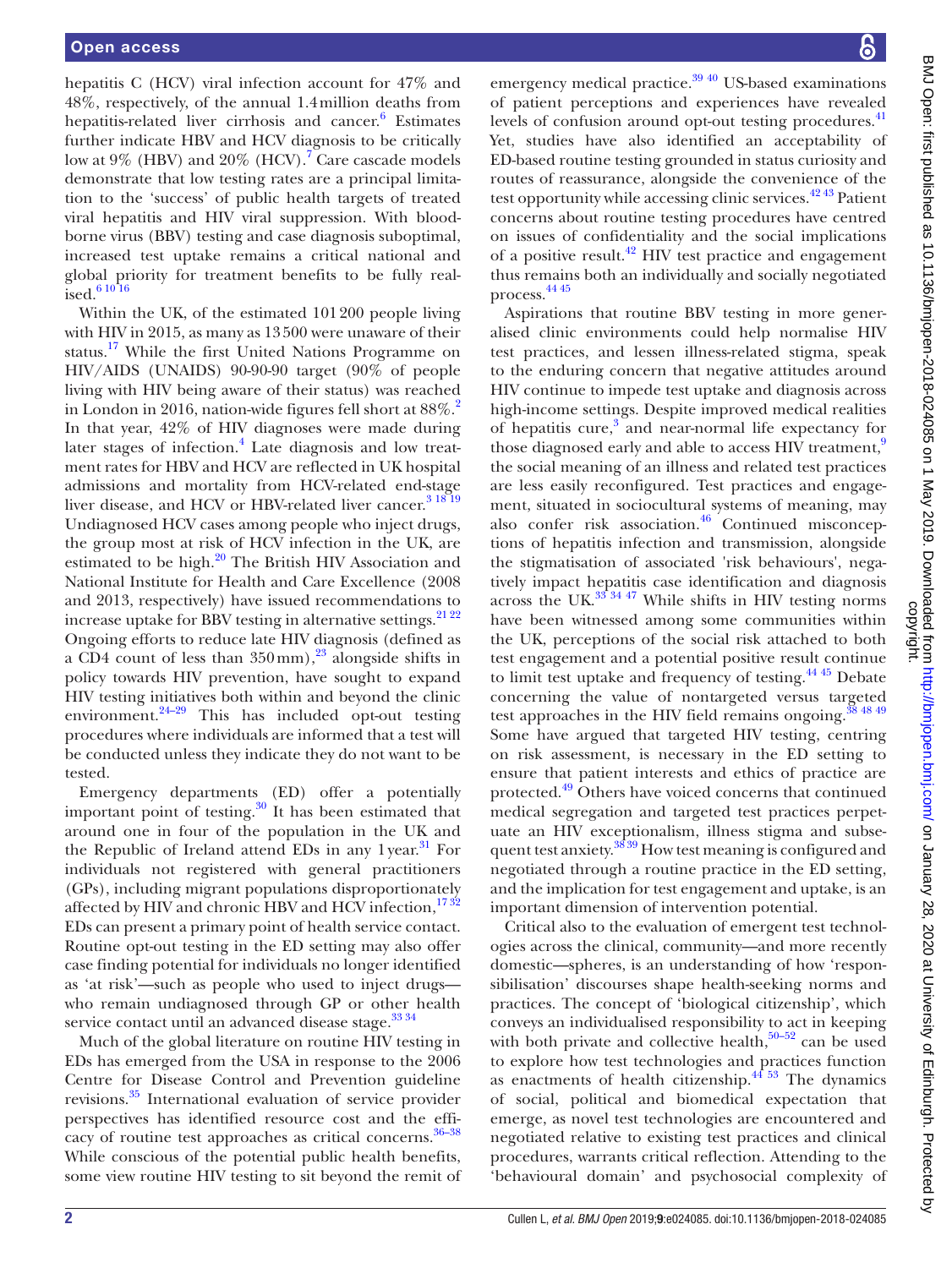test practice and engagement, amidst broader 'normalisation' processes,  $\frac{54,55}{6}$  remains critical in evaluating the efficacy and value of an intervening test technology.

UK-based qualitative research specific to opt-out BBV testing in the ED setting remains limited. To our knowledge, there has been no patient-focused analysis of opt-out HIV testing in UK EDs to date, nor any qualitative inquiry of ED-based routine opt-out testing for HCV and HBV. This study aimed to explore the acceptability and feasibility of a combined HIV, HCV and HBV routine opt-out testing initiative delivered to adult patients receiving routine bloods as part of their emergency care, from the perspectives of ED patients and staff. The work offers a theoretically driven examination of intervention practice and experience alongside an applied value to inform any potential expansion of the test initiative. The study looks at both the immediate responses to the intervention components and test event but also at how these experiences are shaped by, and potentially renegotiate, broader social norms and forms of test practice and engagement.

#### **METHODS**

This paper draws on findings from a pilot qualitative study conducted to explore patient and provider responses to a combined BBV testing intervention implemented at an ED in inner London, UK $^{56}$  In all, 22 semistructured interviews were conducted with ED patients (n=18) and service providers (n=4) between May and August 2016.

Under the BBV test initiative, all ED patients over the age of 18 years who have blood samples taken as part of their emergency care are routinely tested for HIV, HCV and HBV, unless they specifically opt out of the test. Health professionals taking the blood sample verbally explain to ED attendees that all patients are being routinely tested for the three viruses, unless they indicate they do not want to be tested. Tests are offered to all adult patients having bloods taken, except those individuals who do not have the capacity to consent (eg, on account of a psychotic illness or cognitive impairment) and those where the test offer cannot be verbally communicated and agreed to (eg, across language barriers). Where tests are accepted, an extra vial of blood is drawn. Information relating to the testing intervention was made available through leaflets in the department (English language only), with posters displayed within ED waiting areas and assessment cubicles where bloods are taken. Test results operated on a 'no news is good news' policy. Those patients returning a positive serological result for any of the tested viruses were contacted within 14 days and specialist consultation arranged.

We sought to recruit both patients and staff participants in the ED, so as to explore the multiple dimensions of test expectation and experience that frame the intervention. Patient participants were sampled from individuals accessing ED services who had bloods taken as part of their emergency care and included individuals who were offered and accepted the BBV test (n=10); individuals

offered the test but who opted out (n=1) and individuals who did not recall being offered the intervention, assumed not tested (n=7). Insofar as was possible, we sought to include patients across a range of ages, genders and ethnic backgrounds to capture the diversity of the ED population. We interviewed nine female and nine male patients in the ED, between 23 and 82 years in age, of varying ethnicities (see [table](#page-4-0) 1 for information relating to patient participants). Patient and staff participants were recruited across different times of the day/evening, both during the week and at weekends to reflect variations in patient populations and department workloads. Health professionals were sampled from staff members directly involved in taking bloods and implementing the test intervention. Staff participants included women and men of different staff grades, who had worked at the department for between 3 and 8years.

Interview discussions were semistructured, shaped by a topic guide developed by the research team but also guided by participants' responses. Interviews commenced after participants gave written informed consent and, with their permission, were audio-recorded. While interpretation services had been identified if required, all interviews were conducted in English. Data were collected by LC who was not known to participants prior to the study, with all interviews conducted on the ED site. Interviews lasted between 20 and 50minutes, as determined by patient and staff availability. Interviews were immediately stopped in the event of the patient receiving further medical care. While interviews were resumed wherever possible, in cases where patient participants were transferred to other hospital departments or discharged, interviews could not always be concluded. Interview participants were asked about their views and (where applicable) direct experiences of the test intervention; previous test experiences and current test practices; knowledge and awareness of HIV, HCV and HBV viruses, transmission risks and treatments; felt and perceived barriers and facilitators to BBV testing; and the felt appropriateness of the ED as a site for testing.

All interview data were transcribed verbatim, with personal identifying details removed. In keeping with a grounded analytical approach to inform thematic development,<sup>57</sup> <sup>58</sup> preliminary data coding and analysis commenced early in data collection, informing later interviews and allowing for emerging themes to be further explored across patient and staff accounts. Initial coding examined both *a priori* interests as well as inductive codes grounded in the study data. Secondary-level thematic coding was later conducted across the full dataset to further fracture the data and allow for the development of conceptually driven categories, drawing on relevant theoretical literature, particularly in relation to responsibilisation and biological/health citizenship. $50-53$  Points of tension and convergence in relation to emerging thematic areas were explored both between patient accounts and across patient and provider responses. Core thematic areas that emerged included the following: the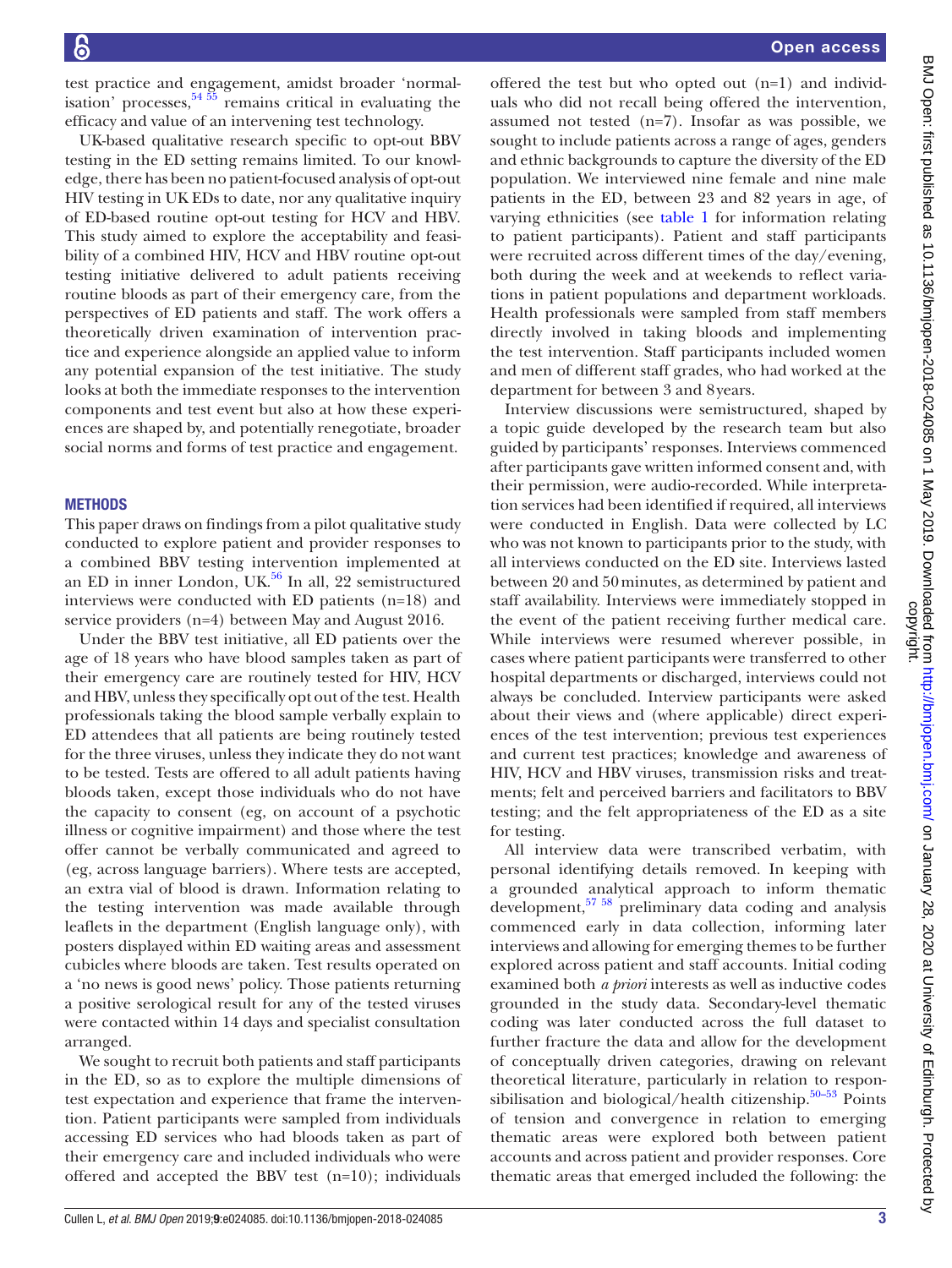<span id="page-4-0"></span>

| Pseudonym    | Gender      | Age (years)   | <b>Region of origin</b>        | <b>BBV</b> test intervention response                                                                                                                                                                                                                                                                                                                                                                                                 |
|--------------|-------------|---------------|--------------------------------|---------------------------------------------------------------------------------------------------------------------------------------------------------------------------------------------------------------------------------------------------------------------------------------------------------------------------------------------------------------------------------------------------------------------------------------|
| Ryan         | Male        | $18 - 29$     | <b>North America</b>           | <b>BBV</b> test offer declined                                                                                                                                                                                                                                                                                                                                                                                                        |
| Sofiya       | Female      | $30 - 49$     | East Europe                    | BBV test offer not recalled, assumed not tested                                                                                                                                                                                                                                                                                                                                                                                       |
| Carlotta     | Female      | $18 - 29$     | West Europe (excluding the UK) | BBV test offer accepted                                                                                                                                                                                                                                                                                                                                                                                                               |
| Malcom       | Male        | $30 - 49$     | UK.                            | BBV test offer not recalled, assumed not tested                                                                                                                                                                                                                                                                                                                                                                                       |
| Karen        | Female      | $(30-49^*)$   | <b>UK</b>                      | BBV test offer accepted                                                                                                                                                                                                                                                                                                                                                                                                               |
| Ramisa       | Female      | $(30-49^*)$   | South Asia                     | BBV test offer accepted                                                                                                                                                                                                                                                                                                                                                                                                               |
| Phil         | <b>Male</b> | $30 - 49$     | <b>UK</b>                      | BBV test offer accepted                                                                                                                                                                                                                                                                                                                                                                                                               |
| Ehsan        | Male        | $(50+*)$      | Middle East                    | BBV test offer not recalled, assumed not tested                                                                                                                                                                                                                                                                                                                                                                                       |
| <b>Sten</b>  | <b>Male</b> | $30 - 49$     | <b>West Europe</b>             | BBV test offer not recalled, assumed not tested                                                                                                                                                                                                                                                                                                                                                                                       |
| Dennis       | Male        | $50+$         | UK.                            | BBV test offer accepted                                                                                                                                                                                                                                                                                                                                                                                                               |
| Hana         | Female      | $18 - 29$     | South Europe                   | BBV test offer not recalled, assumed not tested                                                                                                                                                                                                                                                                                                                                                                                       |
| Julia        | Female      | $(18 - 29^*)$ | West Europe                    | BBV test offer not recalled, assumed not tested                                                                                                                                                                                                                                                                                                                                                                                       |
| <b>Matas</b> | Male        | $30 - 49$     | <b>East Europe</b>             | BBV test offer not recalled, assumed not tested                                                                                                                                                                                                                                                                                                                                                                                       |
| Dan          | Male        | $30 - 49$     | <b>UK</b>                      | BBV test offer accepted                                                                                                                                                                                                                                                                                                                                                                                                               |
| Imogen       | Female      | $50+$         | <b>UK</b>                      | BBV test offer accepted                                                                                                                                                                                                                                                                                                                                                                                                               |
| Ishani       | Female      | $30 - 49$     | <b>UK</b>                      | BBV test offer accepted                                                                                                                                                                                                                                                                                                                                                                                                               |
| Lena         | Female      | $18 - 29$     | <b>East Europe</b>             | BBV test offer accepted                                                                                                                                                                                                                                                                                                                                                                                                               |
| Khaled       | Male        | $(30 - 49^*)$ | Middle East                    | BBV test offer not recalled, assumed not tested                                                                                                                                                                                                                                                                                                                                                                                       |
|              |             |               |                                | *A number of patient interviews were interrupted due to patient care pathways. In cases where interviews were not able to be resumed (eq.<br>where patients were transferred/discharged), patient information has insofar as is possible been extracted from interview data. Where patient<br>ages were not available, an age-range estimate has been given based on biographical information given by patients during the interview. |

renegotiating of routine procedure; felt and perceived testing responsibilities; the opportunity and limitations of the ED as a site for testing; and the interplay of testing cultures within and beyond the clinic. All names used in the analysis are pseudonyms.

This study was undertaken as part of the National Institute for Health Research Health Protection Research Unit in Blood Borne and Sexually Transmitted Infections at University College London in partnership with Public Health England and in collaboration with the London School of Hygiene and Tropical Medicine.

*Patient and Public Involvement:* Pre-study consultations were conducted with community organisation representatives working in the HIV, HCV and HBV fields to inform the design of the study. Patients in the ED were not involved in the study design phase of the research. All study outputs and publications will be disseminated to those study participants who opted to give contact details for this purpose.

#### **RESULTS**

Our study findings report on the perceptions and experiences of ED patients and service providers in response to the implementation of a routine BBV test intervention in a UK ED setting. While not all patient participants were offered the intervention, in being eligible for intervention practice they contributed valuable insight into the acceptability, feasibility and limitations of the ED as a site

for routine BBV testing. Our analysis explores the intervention's potential and practical negotiation through four interrelating thematic areas: the remaking of routine test procedure; notions of responsibility in relation to status knowledge and test engagement; the opportunity and constraints of the ED as a site for testing; and the renegotiation of testing cultures within and beyond the space of the clinic.

#### A remaking of routine

Processes of integrating an additional test into standard ED practice were shaped by staff and patient interactions with, and responses to, the various intervention components. A number of patient participants described themselves as having been too preoccupied and distracted to register the intervention posters—a 'background' not properly taken in. Staff, in contrast, depicted the posters as an aid to intervention procedure; a visual reminder and point of reference in the assessment cubicle where blood samples are taken. Both patient and staff participants stressed the importance of how the verbal explanation was delivered; 'the way you say it', keeping it simple. Patient accounts make positive reference to the 'straightforward', 'low-key', 'casual' and nonintrusive communication that presented the test as just another part of routine procedure; no fuss:

The guy yesterday when he took it, he was so laid back about the one sentence that he made, that you almost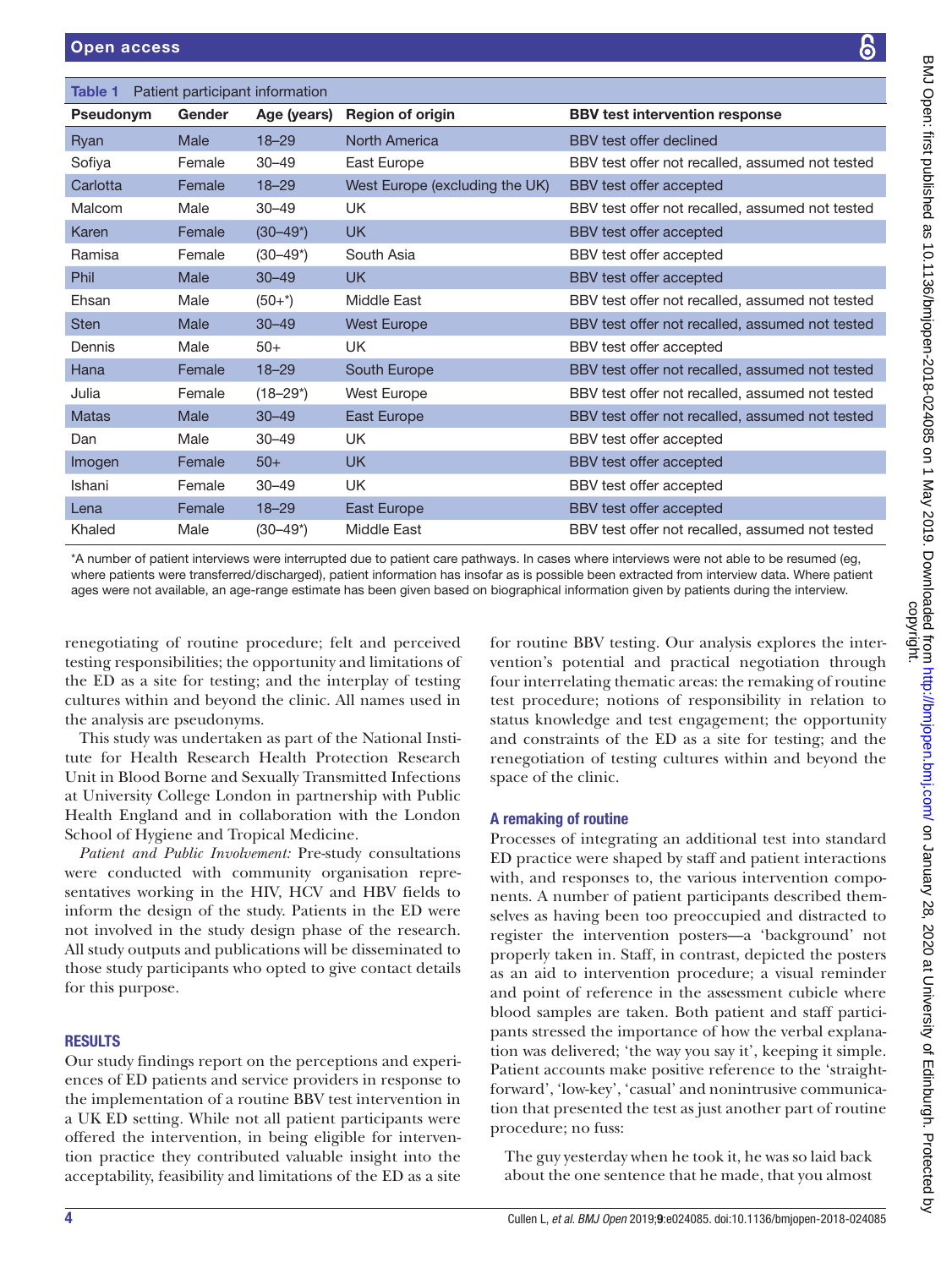didn't want to say no. It wasn't a big deal, do you see what I mean? Like, there was no negativity attached to the way he was talking. (Ishani)

Adapting the test procedure to the demands of an ED workflow appears to support a more neutral and accessible practice, where the *less* of the event helps bypass the potential 'negativity' of the test idea. Staff indicated that the presence of friends and relatives during blood procedures was common, but that communication surrounding the test did not typically sit apart from 'normal history taking' and the established confidentiality of the room. While the intervention would at times be conducted in the presence of others, it was avoided in situations where those others were translating. The 'no news is good news' results system, while not infringing on patient decisions to test, was seen as less acceptable. The majority of patient participants indicated a preference to receive the test result, aware that 'mistakes happen'. The 'no news' window could potentially be anxiety provoking, particularly if status was a point of concern—a 'what if' that would benefit from a more definite confirmation: 'it would be nice to *know* so, you know' (Phil).

For some ED staff, the extra vial has, over time, become habit. Increasingly 'more of a reflex action', the test offer was less something remembered or forgotten but rather just done, affording staff the opportunity to see how the test practice both could and does fit with existing procedures:

I think it's just, kind of like, there was an, 'Oh, for goodness sake, yet another thing for us to do in our assessment cubicle,' and then actually like, 'Oh, no, this is, this is easy, this is not a problem'. (Clinic staff)

Yet, complex clinic situations can render the intervention procedure more difficult to navigate. Ascertaining the extent to which the test had been effectively communicated across language barriers was a widely discussed concern. Staff also spoke of the difficulties of assessing capacity to consent for patients in more critical health conditions and particularly under the pressure of meeting immediate treatment demands:

It [conducting intervention] just depends on the sickness, I guess, how sick the patient is and how focused you are at trying to get all the treatment for the patient right in, done, and gauging are they actually understanding what you're saying at this point. (Clinic staff)

Staff accounts indicated that efforts to integrate the test into routine practice would often require a judgement call—individual assessments on whether or not the intervention should be offered, and then how well it had been understood and consented to. Ambiguities of intervention procedure exposed through complex, pressurised clinic situations—for example, whether to take blood samples from trauma patients in critical conditions and the extent to which other family members may become

involved in this process—can give rise to divergent test practices with broader ethical implications, where the appropriateness of the test offer and delivery, and critically processes of patient consent, may become less apparent and acceptable to both staff and patients. Intervention implementation also meets ongoing resistance in the ED 'working environment', with high patient volume, intense workloads and rapid staff turnover impeding attempts to 'remember' the still 'extra' blood vial. The volume of patients that underscores both the opportunity and advantage of ED-based testing is the same 'mass volume' that makes an altered routine more difficult to establish. In the context of a department 'struggling to do the basic things' while attending large numbers of acutely ill patients, the extra vial is still felt to be an 'extra element' (clinic staff).

#### A responsibility to know

A prominent feature of participant accounts was the view that 'it's better to know'. Described as a 'good' and 'important' thing to do, patient accounts indicate a generalised expectation not only to test but also to want to test—a route to 'feel[ing] healthier' and 'clean':

If these things are curable, then fine, they've heard something that they need to know. If they're not, then it gives them time to get themselves in order. I think it's always better to know than not know. Do I believe that? Yes, I do, yeah. (Imogen)

Expectations to test are further reinforced when treatment is known to be available. For Ehsan, the 'treatability' of HIV renders the phobia of testing less legitimate, a fear that should not still be there. Matas' deferral of interferon treatment when diagnosed with hepatitis C 4years previously, waiting to see if 'science comes up with anything better' contends the assumed linearity of a 'test and treat' ethic. Yet, managing the knowledge of a health condition was implied by Matas and others as something that just has to be done; 'a bit unexpected but you know what can you do? It is like it is' (Matas); '… it's not going to be easy to take, you know, but that's, that's life' (Malcom).

Patient participants also voiced a public responsibility to know. This was positioned in relation to population health—to ensure against onward transmission—but also direct to the state. For Imogen, expectations of state support are reciprocated in expectations of individual health monitoring and management:

We're adults, we're responsible for our actions […] we need to check these things […] that's, kind of, part of my psyche, you look after yourself and you do not expect the health service to look after you. Well, you do, but you have to have played your part. (Imogen)

Engaging with the 'free opportunity' of the test is implied to constitute an act of health citizenship; a demonstration of meeting expectations, being responsible, playing one's part. For the majority of participants,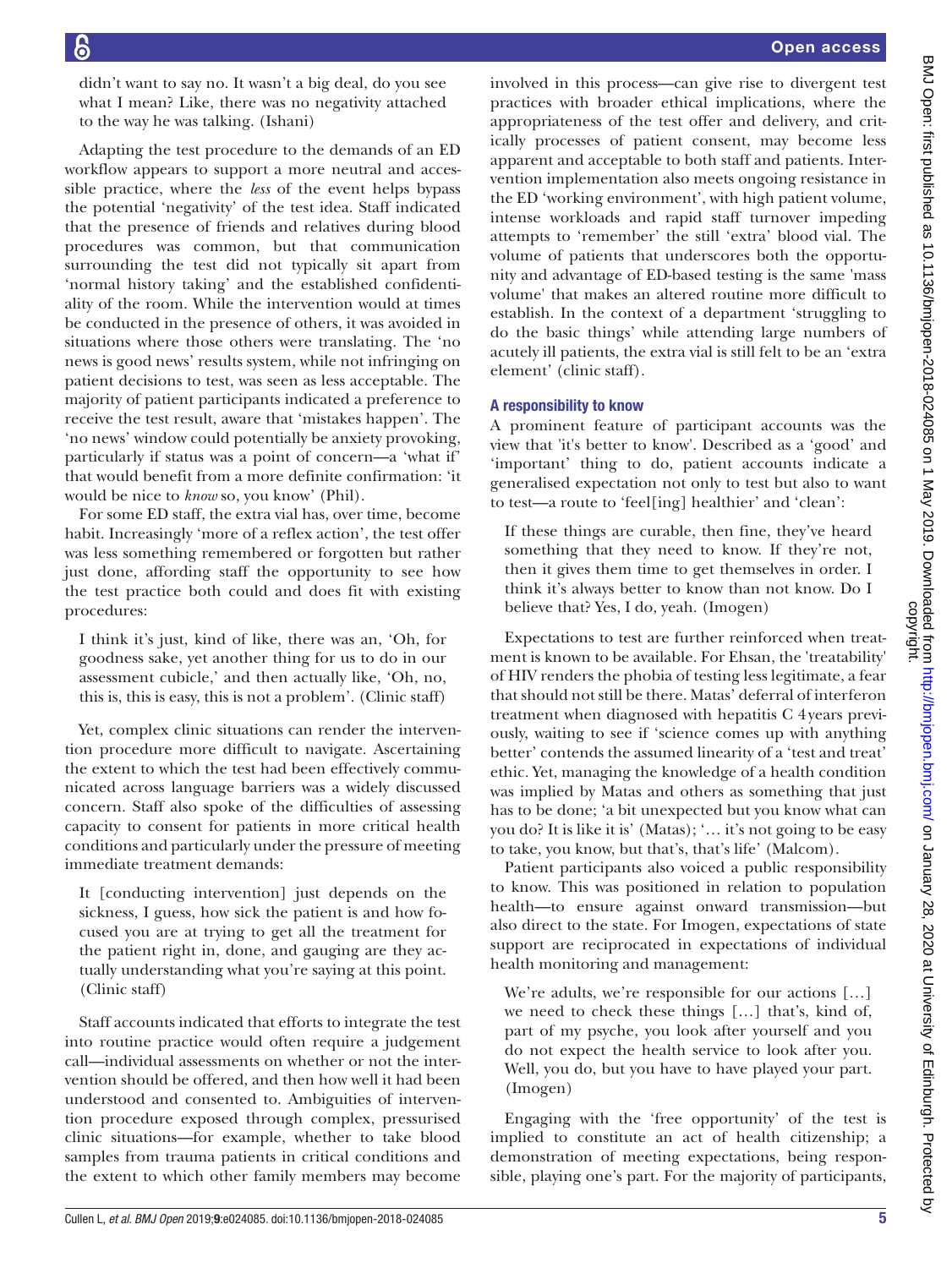the right of the patient to choose was critical. Yet, a small number felt the test should be 'obligatory'. Insofar as infection poses a risk beyond the individual, the 'safeguard' of the test should be engaged with 'for the good of society' (Ehsan). For Ehsan, the right to choose is a privilege of 'out there' that changes when you enter the 'here' of the ED clinic space. The act of accessing the service denotes a responsibility to the clinic network—the people, place and resources that you have sought help from—that forgoes the right to decline.

All patient participants, irrespective of whether the test had been offered, indicated confidence in a negative result. Those who accepted the test engaged with the practice either as a form of opportunistic assurance—a 'might as well'—or indifference—'I'm not concerned about any of those things'. Tests actively sought in the past were linked either to changes in relationship status or increased sense of risk. While participants indicated they would initiate a test if they felt cause to do so, few said it would be something they would consider otherwise. Without an explicit need, test engagement remains predominantly passive; 'it's on my to do list'—thought about, but not a priority. In the absence of status anxiety, acceding to new routine procedures is easily done. How the test offer and practice would be received by those who feel more at risk is less apparent. A potential reluctance to test was speculated in 'others' who might be more anxious about a positive result: 'the thought of having something wrong with you, some people would rather not know' (Karen). Felt responsibilities to know therefore sit relative to an anticipated reality of knowing, and the irreversible knowledge process enacted through the test event; 'once you know that's it, you know, you've got it' (Dan).

#### A time and place

The appropriateness of the ED as a site for testing was questioned by a small number of patient participants. Ryan, though supportive of the offer, did not feel he had the mental capacity for it that day: 'I don't really want to pile on the bad news […] I don't want a doublewhammy—that would be an unpleasant day' (Ryan). For Khaled, the test conflicts with the principal tenet of the 'emergency' remit:

Emergency services is always full with emergencies so they have to deal with priorities […] But that one is not that kind of priority because if you have it you have it, you cannot cure it by emergency services, you have to take a long term treatment. (Khaled)

Unless directly 'applicable' to a patient's differential diagnosis, the test should be conducted at some other time and some other place; 'emergency is for emergency' (Khaled). In tension with the overriding acceptability of the intervention was the less articulated counter narrative of *this isn't the time*.

Yet, the more dominant narrative was one of an opportunity presented. Participants who accepted the intervention commonly constructed the test offer as a

well-situated add-on, 'they're taking bloods anyway'. The ease and convenience of an extra vial were thought to encourage people to test who otherwise would not have sought to do so:

A person won't just go out there to have a HIV test, like on an ordinary day, they wouldn't even think about it [...] just imagine you spend your day and would I just go, 'I'm going to go and have a HIV test today,' they wouldn't […] because you think, 'Oh, I haven't got it, you know, I don't need to,' you wouldn't do it in a million years. (Ramisa)

Despite taking time to integrate into pre-established blood routines, staff indicated that the drawing of another vial from someone already having bloods taken was both minimal but also practical: 'we are already putting a needle into somebody's vein, we are already taking blood' (clinic staff). The ED site offers a point of contact with individuals who, in the absence of felt risk, are neither testing nor thinking about testing. Opportunities of *re*-contact also present with individuals who have—as in the case of Matas—disengaged from care services. Unregistered with a GP, Matas has had minimal service contact beyond intermittent visits to emergency care, remaining unaware of recent advances in HCV treatment options.

The ED setting also offers an alternative point of contact for HIV testing with individuals less able, or willing, to access sexual health services. For some participants, the anonymity of a sexual health clinic afforded a heightened sense of privacy—'there are no questions, no nothing' (Sten). For others, the visibility of the sexual health clinic presented complications, with service access potentially compromised in light of what being seen in the clinic might imply:

I will take an example of Muslim people like me. You will see loads of girls wearing scarf but doing things that you're not supposed to do, then in the end case she thinks she has something, how she will go to sexual health clinic? Just example of people who are like me. (Hana)

For Ehsan, the sexual health clinic constitutes a space of heightened anxiety and concern; a difficult space to enter that concedes both to the self and others not only that there is a problem but also that it is *this* type of problem:

If you enter that building I think it's this […] Not phobia, it's […] it's that there is something seriously wrong with you […] it takes you to totally different atmosphere and you can feel it when you see people sitting down […] there is a stigma attached to that building. (Ehsan)

In contrast to the known specificity of the sexual health clinic, Ehsan positions the ED setting as a place where you do not feel that difference, there are 'too many different types of illnesses'. The ED supports a protective anonymity and neutrality of space; accessed by all, where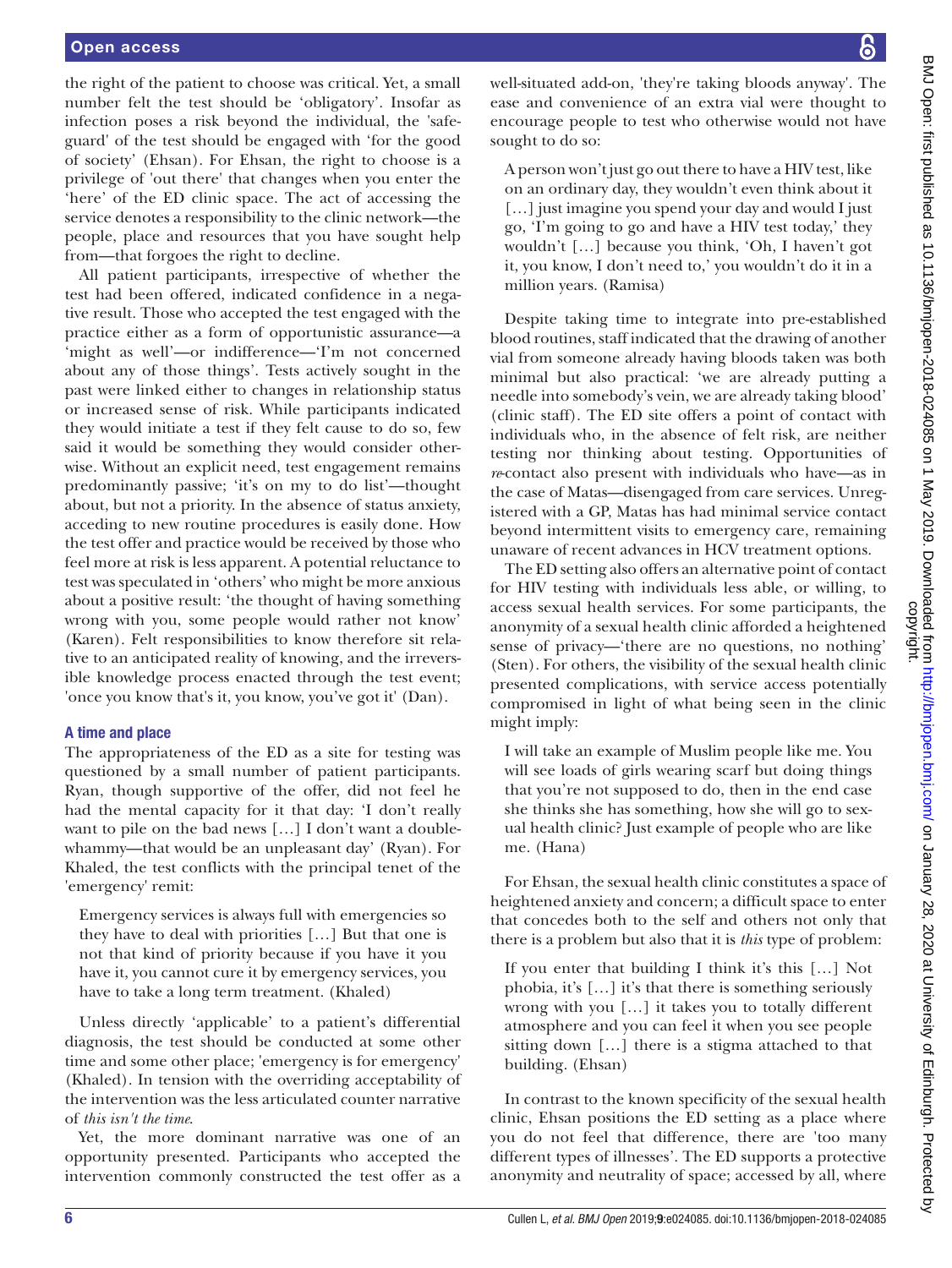everyone has something going on but no one knows what exactly.

#### Cultivating a 'culture of testing'

Processes of test implementation simultaneously enable and demand a renegotiated 'culture of testing' within the ED setting. Intervention efforts point towards a standardising of staff practice and patient expectation—one that would see 'testing everyone', and thus getting tested, made the norm. The test-all precedent was seen to alleviate the sense of an implied, or felt, target:

… and the fact that it's on the wall and it's saying that it's a, you know, 'we're asking everybody if you want to be tested' then it's kind of 'oh OK, you know, you probably asked the guy that was in before, I'm no different'. (Phil)

Helping dispel initial anxieties of *why are you testing me?,* the routinising of the test practice was seen to improve the test experience. The test 'standard', easier to deliver and more readily received, contrasts with a differential test that 'puts the fear of god into that one person, that we're testing you for it' (clinic staff). Staff participants' reflections on the intervention in practice suggest that a standardised test approach both facilitates greater diagnostic opportunity and helps diffuse prevailing preconceptions of those 'affected', within and beyond the clinic environment.

I think we're missing out on a massive group of people by, by targeting it and I think here we're kind of getting people from every spectrum, every walk of life and […] there are people who are having positive results that you kind of don't, […] it's not someone that, and this is going to sound awful but it's not someone that you expect to have had a positive test. I think there's still, even for us [clinic staff] there's still kind of like a little bit of stigma around it and you attach it to certain groups of people. (clinic staff)

As patients' accounts reiterated, public misconceptions relating to HIV—though 'changing'—were still felt to be present and problematic.

Yet, perceptions of test value and expectation are also shaped by how legitimate patients considered their (and others') claims to clinic time and resources. The efficacy of the intervention—how efficient it is and who is going to pay—was a question often posited by patient participants: 'if the benefits of doing it cannot be justified by the resource cost that would be needed to do it then clearly it can't be done […] It's a no-brainer' (Malcom). Patient anxieties of 'wasting time' betray a reluctance to access primary care until a specific health need can be clearly evidenced. Efforts to reconfigure testing norms and expectations can thus sit in tension with perceptions of systemic constraints that do not encourage or support people to '*just check'*:

It has to be like a society, society's mentality to just check, you know take care of your body and, you know, make sure everything is okay and not only when you're, you know, dying, or something is seriously wrong because many times it's too late when that happens, you know. (Lena)

Current testing cultures orientate around *having reason*, legitimised through an identifiable symptom or risk. Efforts to routinise the test practice remain situated within, and shaped by, broader norms of service deferral; an *ethic of waiting* until need is established, where public responsibilities to monitor one's health sit relative to the cost of doing so.

Renegotiating testing cultures meets further resistance in the limited knowledge and talk of the tested viruses. Although they did not infringe on participants' decisions to test in this study, illness stigma and related anxieties were commonly offered as a reason why 'others' may prove reluctant. Interview discussions orientated heavily around HIV, with HBV and HCV both less understood and spoken about. While degrees of HIV talk differed in relation to cultural norms and across generations, there was consensus that conversations would only ever go so far. Critical boundaries were identified between talking *about* HIV and *having* HIV: 'people talk about it (HIV) just as a, distant thing' (Lena). The condition was predominantly depicted as an abstraction, experienced remotely through news and media coverage. Rarely discussed in the private sphere, limits to knowledge were accounted for in not *needing* to know:

To be honest, the truth is I feel like it's something that doesn't affect or concern me. I know that sounds ignorant and stupid, but I'm just being honest with you […] And I think that's how a lot of people feel. (Ishani)

Both staff and patient responses highlight the need for concurrent change in public norms, perceptions and talk surrounding HIV and hepatitis beyond the intervention, if routine opt-out BBV testing is to be understood and accepted, and a broader culture of testing supported.

### **DISCUSSION**

Our findings indicate that routine opt-out BBV testing in the ED setting is viewed as an acceptable and valuable practice by the majority of patient and staff participants. Consistent with qualitative findings exploring HIV testing acceptance in EDs in the USA, participants' receptivity to testing pivots around the narrative that it's better to know<sup>43</sup>—a 'better' widely underscored by the perceived availability and efficacy of HIV treatment. Knowledge of hepatitis viruses and respective treatments was notably limited. Problems of test implementation were primarily linked to broader systemic constraints, $38$  where unrelenting pressures of the ED working environment impeded the process of integrating the test into routine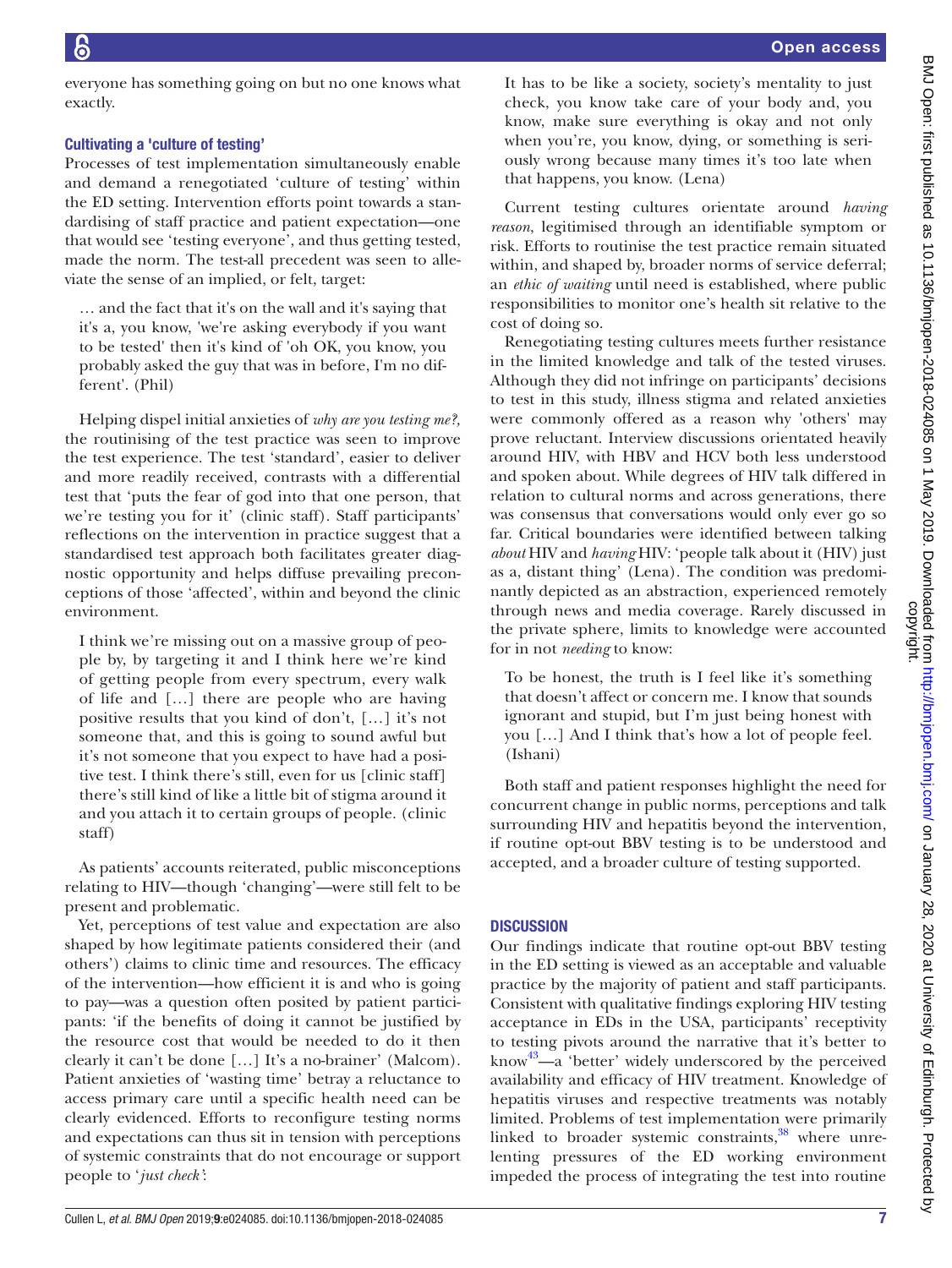practice. Service providers spoke of the difficulties of navigating the *change* of the intervention, rather than reservations around the intervention itself. Yet, clinic staff also anticipated that once embedded into department procedure, and in time patients' expectations, the feasibility of the intervention would align more closely with the observed acceptability of the test practice.

#### Narratives of responsibility

Findings suggest that the acceptability of the intervention is shaped in part by negotiations of competing responsibilities. A dominant narrative across participant responses was the *responsibility to know*. Responsibilities of knowing were articulated in relation to a private wellbeing of the individual but also a public responsibility to know your status, more specifically a positive status, to ensure against onward transmission. Resonating with broader neoliberal discourses of citizen expectation and biological responsibility, participant accounts would often position test uptake as an enactment of health citizenship—the perceived role of a patient–citizen.<sup>[50 51](#page-10-18)</sup> Yet, narratives of responsibility were at once countered by an absence of need and the positioning of the self as not 'affected'. Patient participants' test histories demonstrate, for the most part, norms of passive test engagement made active in response to an altered sense of risk. Transitions from an assumed negative to a potential positive—where felt expectations to know converged with an overt health need—occasioned a more proactive, albeit temporary, test engagement. Expectations of *having need* that underscore participant narratives work to ensure the legitimacy of the test claim on clinic time and resources. With patients' heightened awareness of service rationing, a questioned appropriateness pulls against the dominant script of intervention acceptability. Responsibilities of knowing thus sit in tension with perceived personal and state responsibilities to ensure that increasingly limited clinic resources are efficiently deployed. This likewise speaks to a situated ethics of a test-for-all approach,  $39$ wherein the value of the test is positioned relative to the cost of its delivery and anticipated rate of return. In the absence of explicit risk and subsequent need, the test expense is less clearly supportable.

#### A productive disruption

The extent to which the test practice can be made routine and move beyond the initial disruption of its implementation—the point at which the extra vial ceases to be an 'extra'—though envisioned, remains uncertain. While staff spoke of the test practice becoming more instinctive over time, the 'struggle' to make the intervention a routine procedure remains evident. Amidst the pressures of ED workflows, the intervention still posits a point of disruption. Yet, efforts to standardise the test practice also allow for a more productive disturbance. First, the intervention has neutralising potential as test practice and meaning are reconstituted within and through the particularities of the emergency clinic environment. $59$  The

'struggle' to integrate the test into department procedure amidst uncompromising clinic demands enables, necessitates and makes visible the 'standardisation' of test practice; the test is rendered less of an event because it *has* to be. The high patient traffic, close proximity and discernible number of others tested make the routine of the procedure more evident. Second, the tentative displacement of the test target in a generalised clinic environment disrupts 'at-risk' boundaries felt to be conferred through targeted test practices and engagement. The routine practice of the test points to a test need, expectation and responsibility that extends beyond existing risk parameters. This suggests a potential of the spatial dynamics of the ED setting to challenge socially embedded risk associations. Obscuring 'affected/unaffected' binaries stands to lessen the social risk of being seen to be tested. The routine of the procedure thus affords a form of public protection that, in turn, lends the intervention a social value beyond the quantifiable efficacy of intervention uptake and diagnostic case return.

#### Situated intervention potential

Yet, our study findings also call attention to the limits of the test intervention's 'normalising' effect. The extent to which risk associations of testing technologies *can* be reconfigured through generalised test settings and procedures remains questionable. As demonstrated in our findings, while the nontarget approach was positively received among study participants, test uptake was framed by narratives of test ambivalence. Distinctions between those who were and were not 'at risk', though momentarily disrupted, were then refashioned through retrospective accounts of test engagement (or would-be engagement) that continued to position the self as one not affected. Such narrative devices, though peripheral, call attention to embedded social constraints that continue to impede patients' efforts to renegotiate tacit risk identities conferred through test practices and engagement. Expectations that a standardisation of clinic practice could translate into a 'normalisation' of test experience is a formidable aspiration, but one that faces resistance and local negotiation. As we have observed, the routinising of the test procedure at once shapes and is shaped by: prior knowledge and experience of the viruses to be tested; the dynamics of the clinic space and therapeutic pathways; perceived health responsibilities; socially embedded test associations and the anticipated reading of test engagement by others. Our findings indicate that the intervention's embryonic effect is constituted through, and contingent on, the processes of its local implementation.<sup>[59 60](#page-10-23)</sup> Test meaning and value are recursively produced, as altered norms of practice are variously encountered and negotiated within and beyond the test event.

#### Policy implications and study limitations

Our qualitative analysis offers a critical sociological contribution to intervention evaluation that will enrich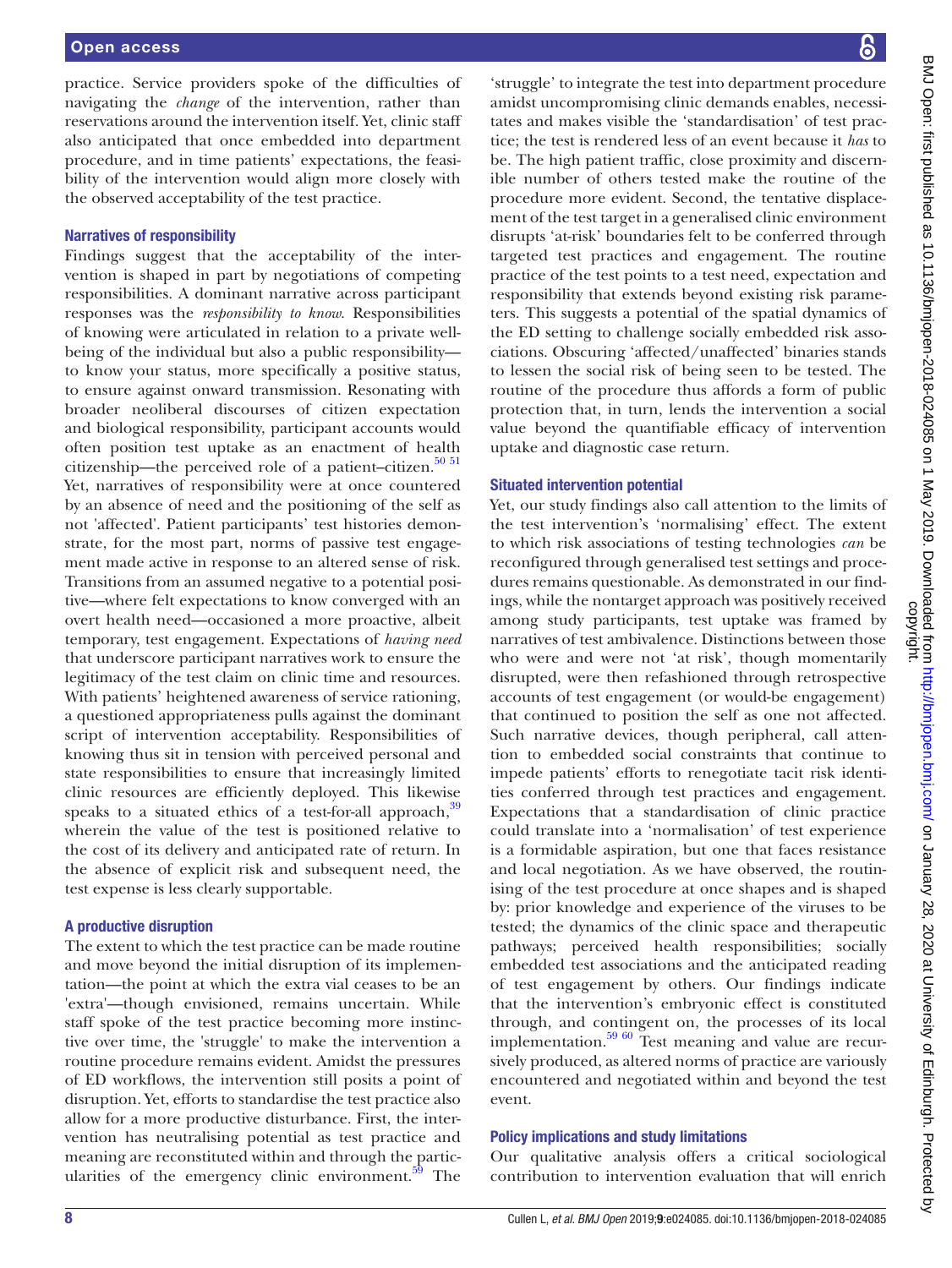statistical appraisal of BBV test uptake, diagnosis rates and cost-effectiveness. $56$  An improved understanding of participant perspectives and intervention experience, as supported by this study's analysis, will likely contribute to the success and efficacy of intervention scale-up beyond the pilot. Study findings highlight the need to attend to the local particularities of intervention implementation if the benefits of the test initiative are to be fully realised. Considerations of expanded practice in the UK must take seriously the intensity of ED workflows and the implications of increasing demands on already overstretched emergency care resources. Intervention reach and test uptake among migrant populations—as pertinent to those disproportionately affected by HIV and viral hepatitis in the UK<sup>[2 3 32 47](#page-9-5)</sup>—will likely remain restricted while language barriers continue to preclude test offer and delivery to this patient subgroup. Yet, our findings also demonstrate the intervention's potential to extend an alternative route of contact with individuals at risk of falling through the gaps, $33$  or positioned beyond targeted test strategies. Significant also is the extent to which HBV and HCV, relative to HIV, were not only less discussed but, for the most part, much less understood. Limited public knowledge of these conditions calls to question the ethical implications of introducing an opt-out test procedure among individuals who have little if any understanding of what a positive result might mean.

Interpretation of our qualitative findings must also attend to a number of study limitations. First, study findings draw from a small, site-specific population. Second, our sample does not include patients who felt themselves to be potentially at risk of a positive result. As identified through explorative research of alternative HIV test interventions,<sup>44</sup> test practices and the acceptability of intervention procedure will invariably take on different meanings for those negotiating a potential positive, and demands further enquiry. Likewise, in interviewing individuals at the point of clinic contact, the study was not able to explore the views and experiences of those diagnosed through the ED test procedure, and thus the onward dimensions of the test intervention that are integral to the intervention process. Exploration of post-test experience, and its implications for test acceptability and engagement, is needed for a more comprehensive understanding and evaluation of intervention experience and value.

#### Author affiliations

<sup>1</sup>Department of Public Health, Environments and Society, Faculty of Public Health and Policy, London School of Hygiene and Tropical Medicine, London, UK <sup>2</sup>National Institute for Health Research (NIHR), Health Protection Research Unit (HPRU) in Blood Borne and SexuallyTransmitted Infections, London, UK <sup>3</sup>Infection & Population Health, Institute for Global Health, University College London, London, UK

4 HIV Medicine, Barts Health NHS Trust, London, UK

<sup>5</sup> Immunisation, Hepatitis, Blood Safety and Countermeasures Response, Public Health England, London, UK

<sup>6</sup>National Centre for Social Research on Health, University of New South Wales, Sydney, Australia

#### Open access

Acknowledgements The authors would like to thank all those who participated in the study for their time and the valuable information shared with us. We are also grateful to the ED clinic lead and staff members for their assistance and support during study fieldwork and recruitment. We thank the community organisation representatives of the Hepatitis C Trust and British Liver Trust with whom we consulted during the study design. We also wish to acknowledge and thank study funders for their financial support, and NIHR HPRU in Blood Borne and Sexually Transmitted Infections Steering Committee: Caroline Sabin (Director), Anthony Nardone (PHE Lead), Catherine Mercer, Gwenda Hughes, Jackie Cassell, Greta Rait, Samreen Ijaz, Tim Rhodes, Kholoud Porter, Sema Mandal and William Rosenberg.

Contributors Conceptualisation and critical direction for the study was provided by TR, SM, PG, AR, CO and LC. Data generation was completed by LC. Primary data analysis was carried out by LC, with input from PG. The original manuscript was prepared by LC. All authors reviewed and provided critical input to manuscript drafts, and provided final approval.

Funding The study was undertaken with funding from the National Institute for Health Research Health Protection Research Unit (NIHR HPRU) in Blood Borne and Sexually Transmitted Infections at UCL in partnership with Public Health England and in collaboration with London School of Hygiene and Tropical Medicine. The views expressed in this publication are those of the author(s) and not necessarily those of the National Institute for Health Research or Public Health England.

Competing interests CO has received research grants, lecture fees, travel grants and honoraria towards advisory boards from MSD, Gilead, Viiv and Janssen. Towards this work, CO received funding for the testing project by a Gilead Fellowship grant. AR receives nonrestricted grant funding from Gilead. LC, PG, SM and TR declare no conflicts of interest in relation to this work and its submission. The paper has not been previously published and neither is it being considered for publication elsewhere.

Patient consent for publication Not required.

Ethics approval The study was granted ethical approval from the West Midlands– South Birmingham Research Ethics Committee (ref 16/WM/0033), and the London School of Hygiene and Tropical Medicine Observational Research Ethics Committee (ref 10469). All study participants provided informed written consent prior to the start of the study interview.

Provenance and peer review Not commissioned; externally peer reviewed.

Data sharing statement No additional data are available.

Open access This is an open access article distributed in accordance with the Creative Commons Attribution Non Commercial (CC BY-NC 4.0) license, which permits others to distribute, remix, adapt, build upon this work non-commercially, and license their derivative works on different terms, provided the original work is properly cited, appropriate credit is given, any changes made indicated, and the use is non-commercial. See: [http://creativecommons.org/licenses/by-nc/4.0/.](http://creativecommons.org/licenses/by-nc/4.0/)

#### **REFERENCES**

- <span id="page-9-0"></span>1. Nardone A, Delpech V, Gill ON, *et al*. HIV in the UK: test, test, and test again. *[Lancet](http://dx.doi.org/10.1016/S0140-6736(13)62377-6)* 2013;382:1687–8.
- <span id="page-9-5"></span>2. Brown AE, Kirwan PD, Chau C, *et al*. *Towards elimination of HIV transmission, AIDS and HIV-related deaths in the UK – 2017 report*. London: Public Health England, 2017.
- <span id="page-9-7"></span>3. Harris H. *Hepatitis C in the UK – 2017 Report*. London: Public Health England, 2017.
- <span id="page-9-6"></span>4. Nash SG, Furegato M, Gill ON, *et al*. *HIV testing in England: 2017 report*. London: Public Health England, 2017.
- <span id="page-9-1"></span>5. United Nations General Assembly. Political Declaration on HIV and AIDS: On the Fast Track to Accelerating the Fight against HIV and to Ending the AIDS Epidemic by 2030. A/RES/70/266. 2016.
- <span id="page-9-3"></span>6. World Health Organisation. *Global Health Sector Strategy on Viral Hepatitis 2016-2021: Towards ending viral hepatitis*. Geneva, 2016.
- <span id="page-9-4"></span>7. World Health Organisation. *Global Hepatitis Report 2017*. Geneva: WHO, 2017.
- 8. World Health Organisation. Statement on HIV testing services. 2017.
- <span id="page-9-2"></span>9. May MT, Gompels M, Delpech V, *et al*. Impact on life expectancy of HIV-1 positive individuals of CD4+ cell count and viral load response to antiretroviral therapy. *[AIDS](http://dx.doi.org/10.1097/QAD.0000000000000243)* 2014;28:1193–202.
- 10. Rodger AJ, Sabin CA. How have guidelines on when to start antiretroviral therapy affected survival of people living with HIV infection? *[Curr Opin HIV AIDS](http://dx.doi.org/10.1097/COH.0000000000000307)* 2016;11:487–91.
- 11. Lundgren JD, Babiker AG, Gordin F, *et al*. Initiation of antiretroviral therapy in early asymptomatic HIV infection. *[N Engl J Med](http://dx.doi.org/10.1056/NEJMoa1506816)* 2015;373:795–807.